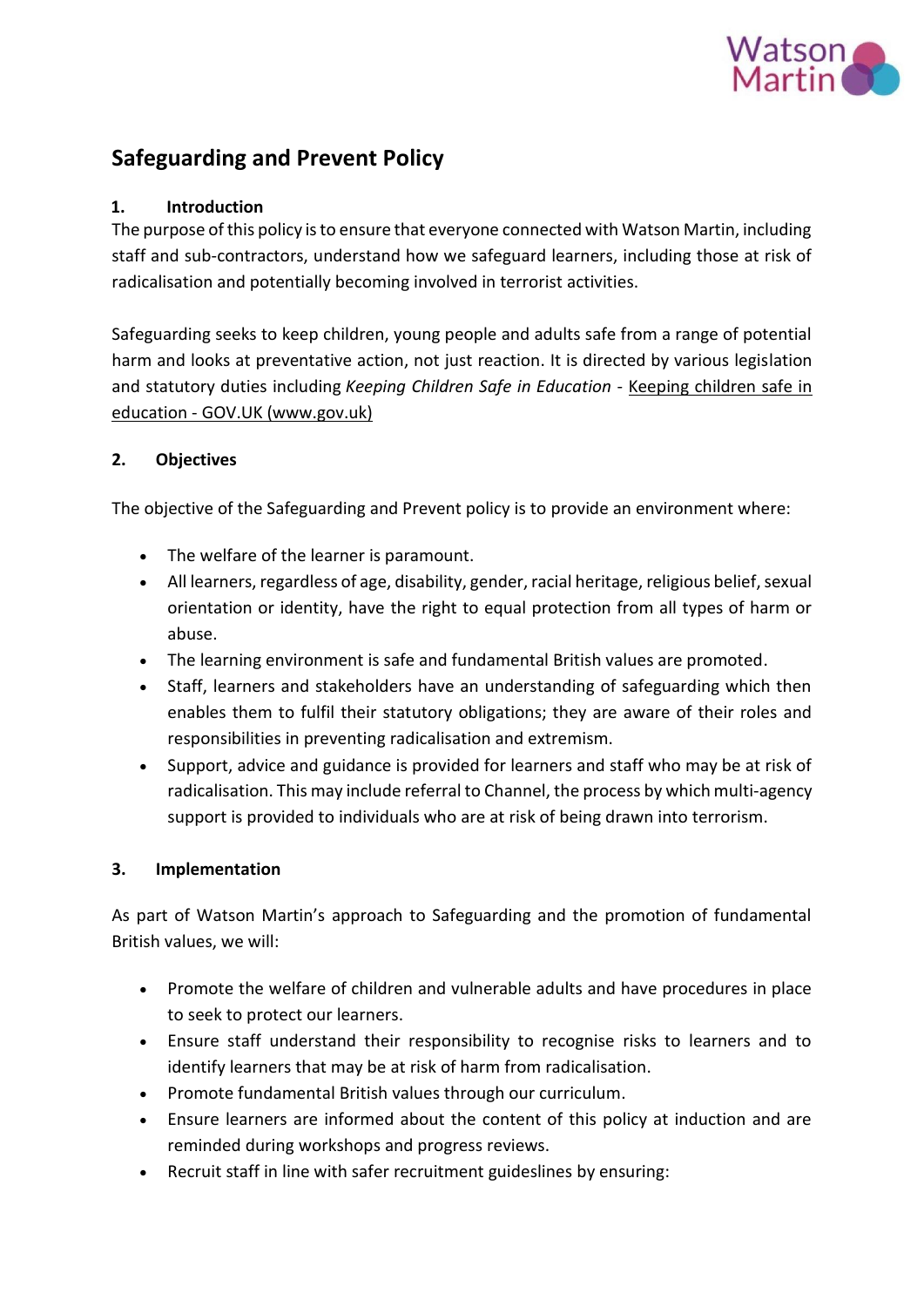

- $\circ$  all applicants are considered equally and fairly;
- $\circ$  staff are recruited based on their suitability, merits and abilities for the role;
- $\circ$  compliance with all necessary statutory guidance and legislation, such as Disclosure and Barring Services (DBS), Prevent Duty Guidance and Keeping Children Safe in Education;
- $\circ$  to carry out all necessary pre-employment checks

Information surrounding the Recruitment of Ex-Offenders can be found in the Equality and Diversity policy.

- Share information about concerns with agencies who need to know and involving parents/carers and young people/adults at risk appropriately.
- Support employers with whom we engage to recognise their own safeguarding and Prevent obligations to learners aged under 18 by providing timely information advice and guidance.
- Promote this policy at quarterly and annual staff training events.

The Senior Safeguarding Lead:

- Will be a member of the senior management team
- Will deal with any concerns raised against the Designated Safeguarding Officer
- Will ensure the organisation's safeguarding policy is implemented, monitored and that safeguarding practices are regularly reviewed and evaluated.

### **4. Safeguarding Principles**

The term 'child' means anyone who has not yet attained the age of 18 and the term 'vulnerable adult' means a person, aged 18 or over, who is or may be in need of community care services by reason of disability, age or illness; and is or may be unable to take care or unable to protect him or herself against significant harm or exploitation.

The following six key principles underpin all adult safeguarding:

- 1. **Empowerment**: people being supported and encouraged to make their own decisions and give informed consent
- 2. **Prevention**: it is better to take action before harm occurs
- 3. **Proportionality**: the least intrusive response appropriate to the risk presented
- 4. **Protection**: support and representation for those in greatest need
- 5. **Partnership**: local solutions through services working with their communities communities have a part to play in preventing, detecting and reporting neglect and abuse
- 6. **Accountability**: accountability and transparency in safeguarding practice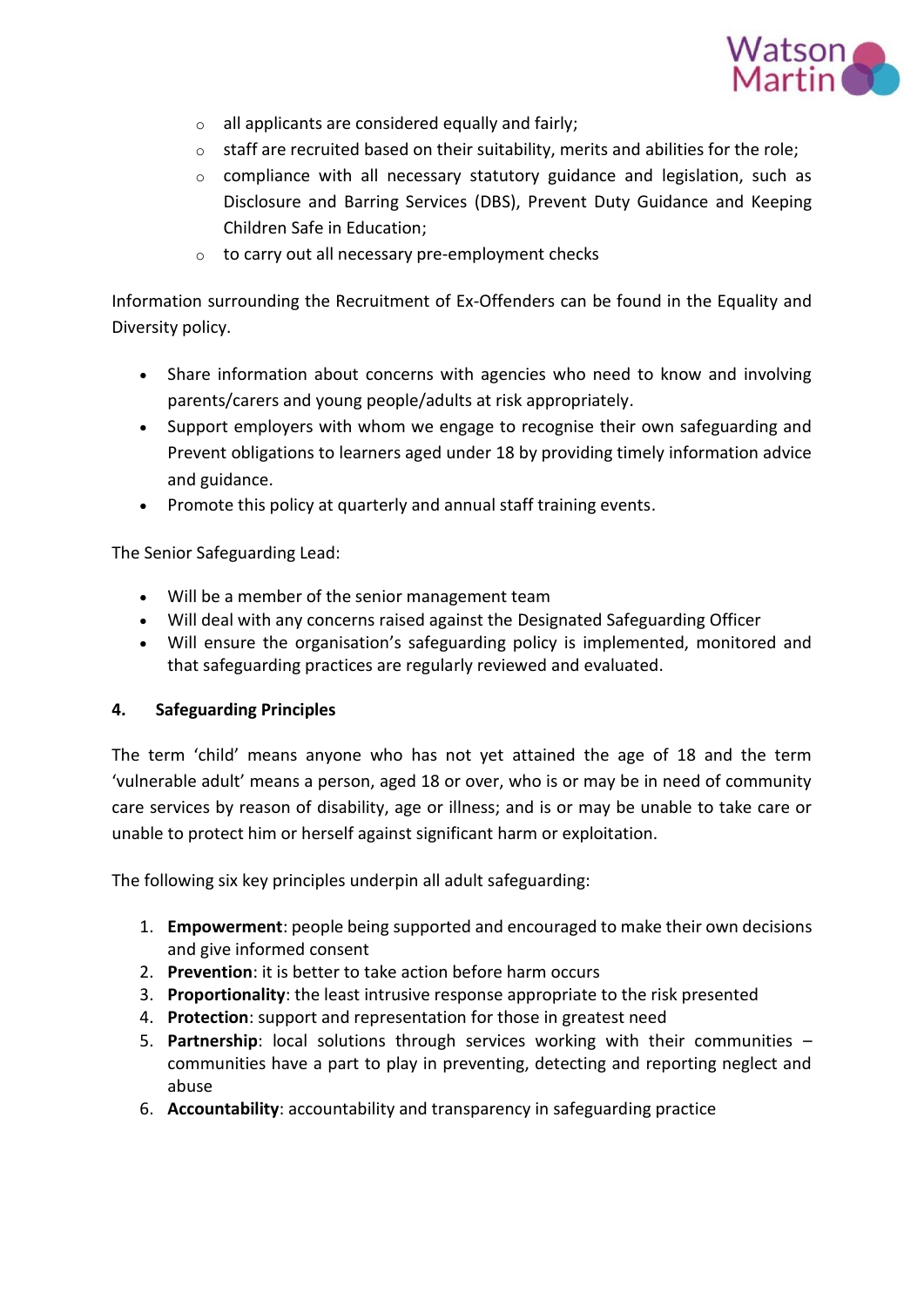

An adult at risk may be a person who:

- Is living in areas of high crime
- is elderly and frail due to ill health, physical disability or cognitive impairment
- has a learning disability
- has a physical disability and/or a sensory impairment
- has mental health needs including dementia or a personality disorder
- has a long-term illness/condition
- misuses substances or alcohol
- is a carer such as a family member/friend who provides personal assistance and care to adults and is subject to abuse
- is unable to demonstrate the capacity to make a decision and is in need of care and support.

(This list is not exhaustive - Taken from Social Care Institute for Excellence (SCIE) Report 39: Protecting adults at risk: London multi-agency policy and procedures to safeguard adults from abuse.)

**5. What is abuse (taken from:** Working Together to Safeguard children 2018 and [Working Together to Safeguard Children 2018 \(publishing.service.gov.uk\)](https://assets.publishing.service.gov.uk/government/uploads/system/uploads/attachment_data/file/942454/Working_together_to_safeguard_children_inter_agency_guidance.pdf)**:**

Everyone has the right to live in safety, free from abuse and neglect. Abuse is a form of maltreatment. Somebody may abuse or neglect a child or vulnerable adult by inflicting harm, or by failing to act to prevent harm. Harm can include ill treatment that is not physical as well as the impact of witnessing ill treatment of others. This can be particularly relevant, for example, in relation to the impact on children of all forms of domestic abuse. Children may be abused in a family or in an institutional or community setting by those known to them or, more rarely, by others. Abuse can take place wholly online, or technology may be used to facilitate offline abuse. Children may be abused by an adult or adults, or another child or children.

### **5.1 Categories of abuse**

### **Physical abuse**

A form of abuse which may involve hitting, shaking, throwing, poisoning, burning or scalding, drowning, suffocating or otherwise causing physical harm to a child. Physical harm may also be caused when a parent or carer fabricates the symptoms of, or deliberately induces, illness in a child.

### **Emotional abuse**

The persistent emotional maltreatment of a child, young person or vulnerable adult. It may involve conveying to a child that they are worthless or unloved, inadequate, or valued only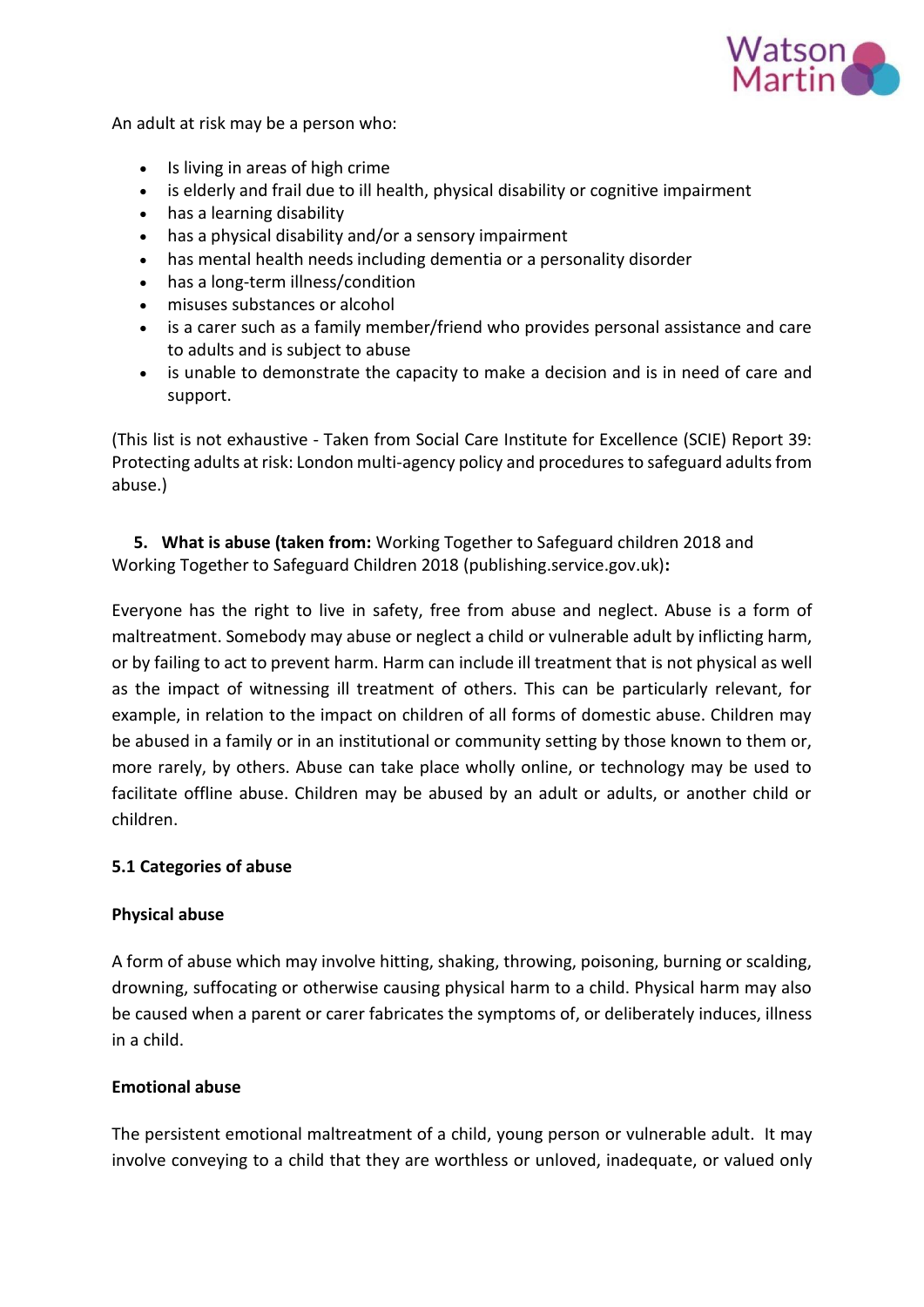

insofar as they meet the needs of another person. It may include not giving the child opportunities to express their views, deliberately silencing them or 'making fun' of what they say or how they communicate. It may feature age or developmentally inappropriate expectations being imposed on children. These may include interactions that are beyond a child's developmental capability, as well as overprotection and limitation of exploration and learning, or preventing the child participating in normal social interaction. It may involve seeing or hearing the ill-treatment of another. It may involve serious bullying (including cyber bullying), causing children frequently to feel frightened or in danger, or the exploitation or corruption of children. Some level of emotional abuse is involved in all types of maltreatment of a child, though it may occur alone.

## **Sexual abuse**

Involves forcing or enticing a child or young person to take part in sexual activities, not necessarily involving a high level of violence, whether or not the child is aware of what is happening. The activities may involve physical contact, including assault by penetration (for example, rape or oral sex) or non-penetrative acts such as masturbation, kissing, rubbing and touching outside of clothing. They may also include non-contact activities, such as involving children in looking at, or in the production of, sexual images, watching sexual activities, encouraging children to behave in sexually inappropriate ways, or grooming a child in preparation for abuse. Sexual abuse can take place online, and technology can be used to facilitate offline abuse. Sexual abuse is not solely perpetrated by adult males. Women can also commit acts of sexual abuse, as can other children.

# **Child sexual exploitation**

Child sexual exploitation is a form of child sexual abuse. It occurs where an individual or group takes advantage of an imbalance of power to coerce, manipulate or deceive a child or young person under the age of 18 into sexual activity (a) in exchange for something the victim needs or wants, and/or (b) for the financial advantage or increased status of the perpetrator or facilitator. The victim may have been sexually exploited even if the sexual activity appears consensual. Child sexual exploitation does not always involve physical contact; it can also occur through the use of technology.

### **Neglect**

Neglect is the persistent failure to meet a child's, young person's or vulnerable adult's basic, physical and/or psychological needs, likely to result in serious impairment of the child's health or development. This could be when a parent or carer fails to provide adequate food, clothing, shelter (including exclusion from home or abandonment), medical care, or protection from physical and emotional harm or danger.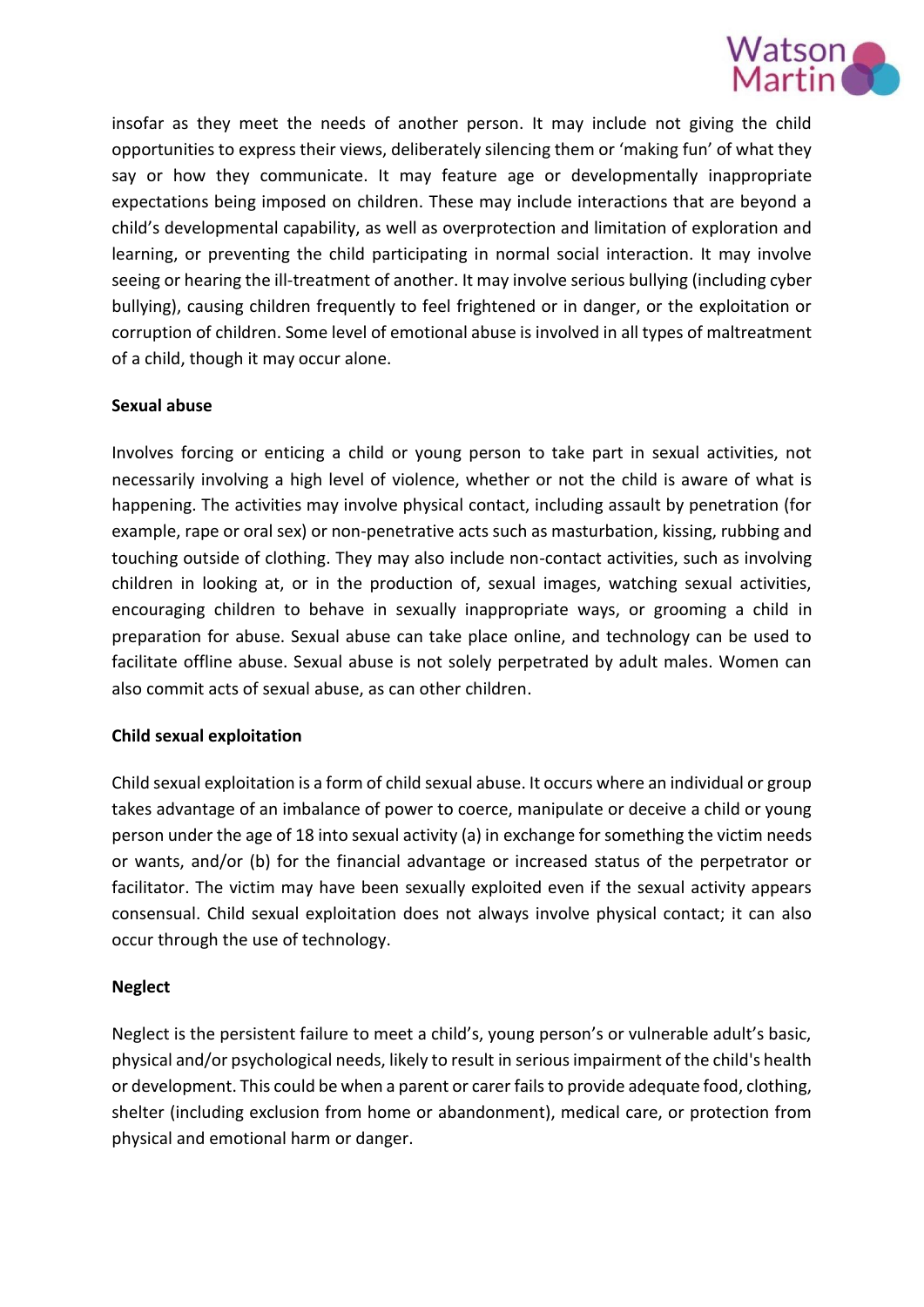

## **Extremism**

Extremism goes beyond terrorism and includes people who target the vulnerable – including the young – by seeking to sow division between communities on the basis of race, faith or denomination; justify discrimination towards women and girls; persuade others that minorities are inferior; or argue against the primacy of democracy and the rule of law in our society. Extremism is defined in the Counter Extremism Strategy 2015 as the vocal or active opposition to our fundamental values, including the rule of law, individual liberty and the mutual respect and tolerance of different faiths and beliefs.

### **Other forms of abuse associated with adults at risk include:**

- **Financial Abuse – this could include;** undue pressure, duress, threat or undue influence put on the person in connection with loans, wills, property, inheritance or financial transactions, theft of money or possessions or misuse of benefits.
- **Discriminatory Abuse – this could include;** Unequal treatment based on age, disability, gender reassignment, marriage and civil partnership, pregnancy and maternity, race, religion and belief, sex or sexual orientation (known as **['protected](https://www.equalityhumanrights.com/en/equality-act/protected-characteristics) [characteristics'](https://www.equalityhumanrights.com/en/equality-act/protected-characteristics) under the Equality Act 2010**)
- **Institutional abuse – this could include;** Not offering choice or promoting independence, failure to respond to abuse appropriately or abusive and disrespectful attitudes towards people using the service

### **County Lines**

As set out in the Serious Violence Strategy, published by the Home Office, a term used to describe gangs and organised criminal networks involved in exporting illegal drugs into one or more importing areas within the UK, using dedicated mobile phone lines or other form of 'deal line'. They are likely to exploit children and vulnerable adults to move and store the drugs and money, and they will often use coercion, intimidation, violence (including sexual violence) and weapons.

### **Child criminal exploitation**

As set out in the Serious Violence Strategy, published by the Home Office, where an individual or group takes advantage of an imbalance of power to coerce, control, manipulate or deceive a child or young person under the age of 18 into any criminal activity (a) in exchange for something the victim needs or wants, and/or (b) for the financial or other advantage of the perpetrator or facilitator and/or (c) through violence or the threat of violence. The victim may have been criminally exploited even if the activity appears consensual. Child criminal exploitation does not always involve physical contact; it can also occur through the use of technology.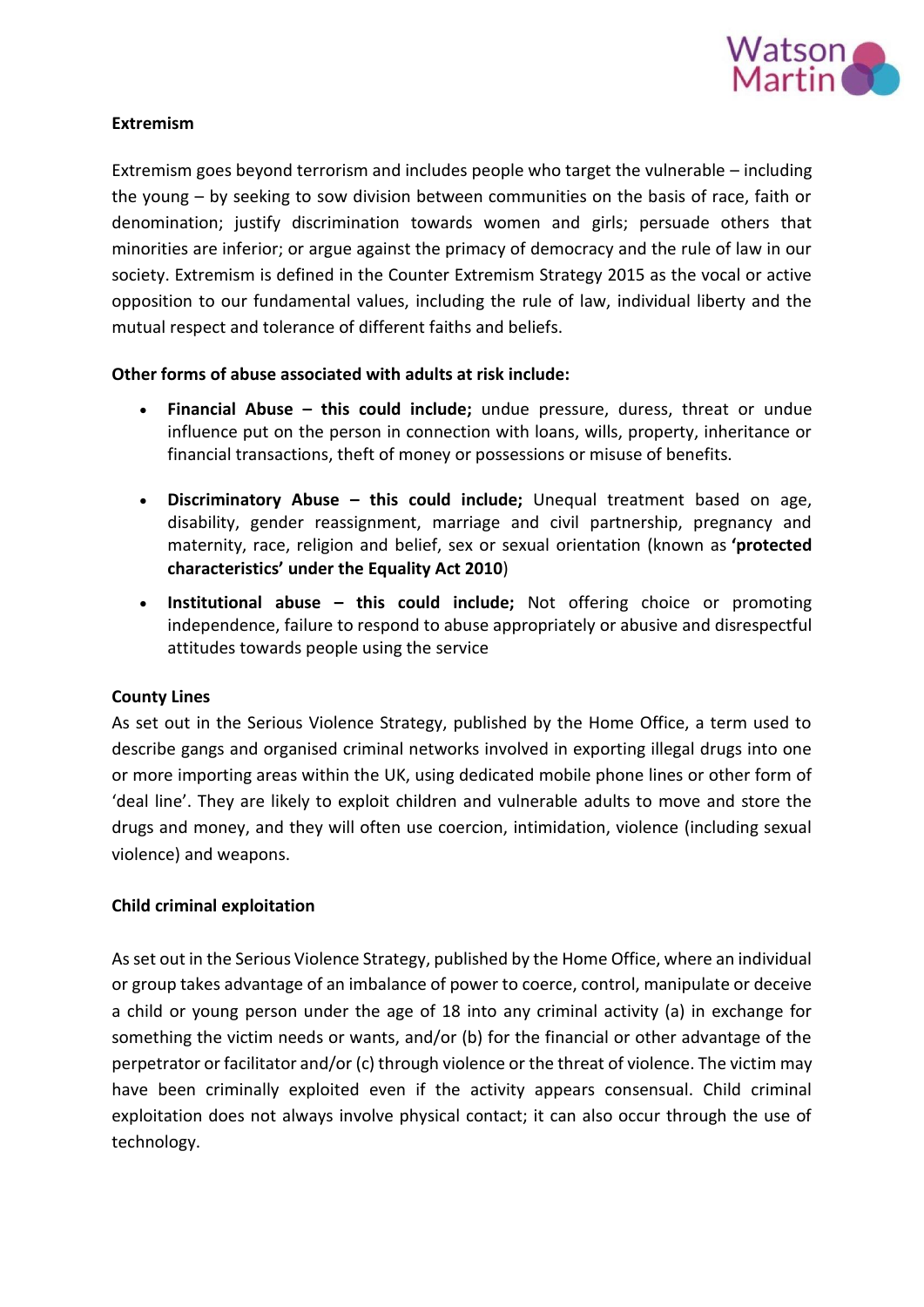

# **[Female genital mutilation \(FGM\) Signs, indicators and effects -](https://www.nspcc.org.uk/preventing-abuse/child-abuse-and-neglect/female-genital-mutilation-fgm/signs-symptoms-and-effects/) NSPCC.**

• Where is it discovered that an act of FGM appears to have been carried out on a girl who is aged under 18, they should personally report it to the police.

# **[https://www.gov.uk/government/publications/mandatory-reporting-of-female-genital](https://www.gov.uk/government/publications/mandatory-reporting-of-female-genital-mutilation-procedural-information)[mutilation-procedural-information](https://www.gov.uk/government/publications/mandatory-reporting-of-female-genital-mutilation-procedural-information)**

### **Modern slavery**

Encompasses slavery, human trafficking, forced labour and domestic servitude. Traffickers and slave masters use whatever means they have at their disposal to coerce, deceive and force individuals into a life of abuse, servitude and inhumane treatment.

The effects of abuse are wide-ranging and will vary according to the type of abuse and duration, but can include:

- behavioural problems
- mental health problems
- educational problems
- relationship problems
- drug and alcohol problems
- self-harm
- suicide
- in extreme cases, death following abuse.

### **6. Recognising abuse**

- In order to identify cases of children, young people or adults who may be in need of help or protection, staff should be aware of the signs of neglect and abuse. When concerned about the welfare of a child, young person or adult, staff should always act in their best interest.
- Young people who regularly go missing from work and home may be at risk of sexual exploitation and abuse and must be viewed as a safeguarding concern.
- Child abuse can and does occur both within a child/young person's/adult's family and in institutional or community settings. It is acknowledged that some individuals seek to use childcare and community organisations to gain access to children, and that it is necessary to have an open mind when the possibility arises that a member of staff employed by Watson Martin or a learner is suspected of abuse or inappropriate activity.

### **Physical signs that may indicate that a child or vulnerable adult is being or has been abused:**

- Unexplained or suspicious injuries, particularly if such an injury is unlikely to have occurred accidentally
- An injury for which the child's or adult's explanation appears inconsistent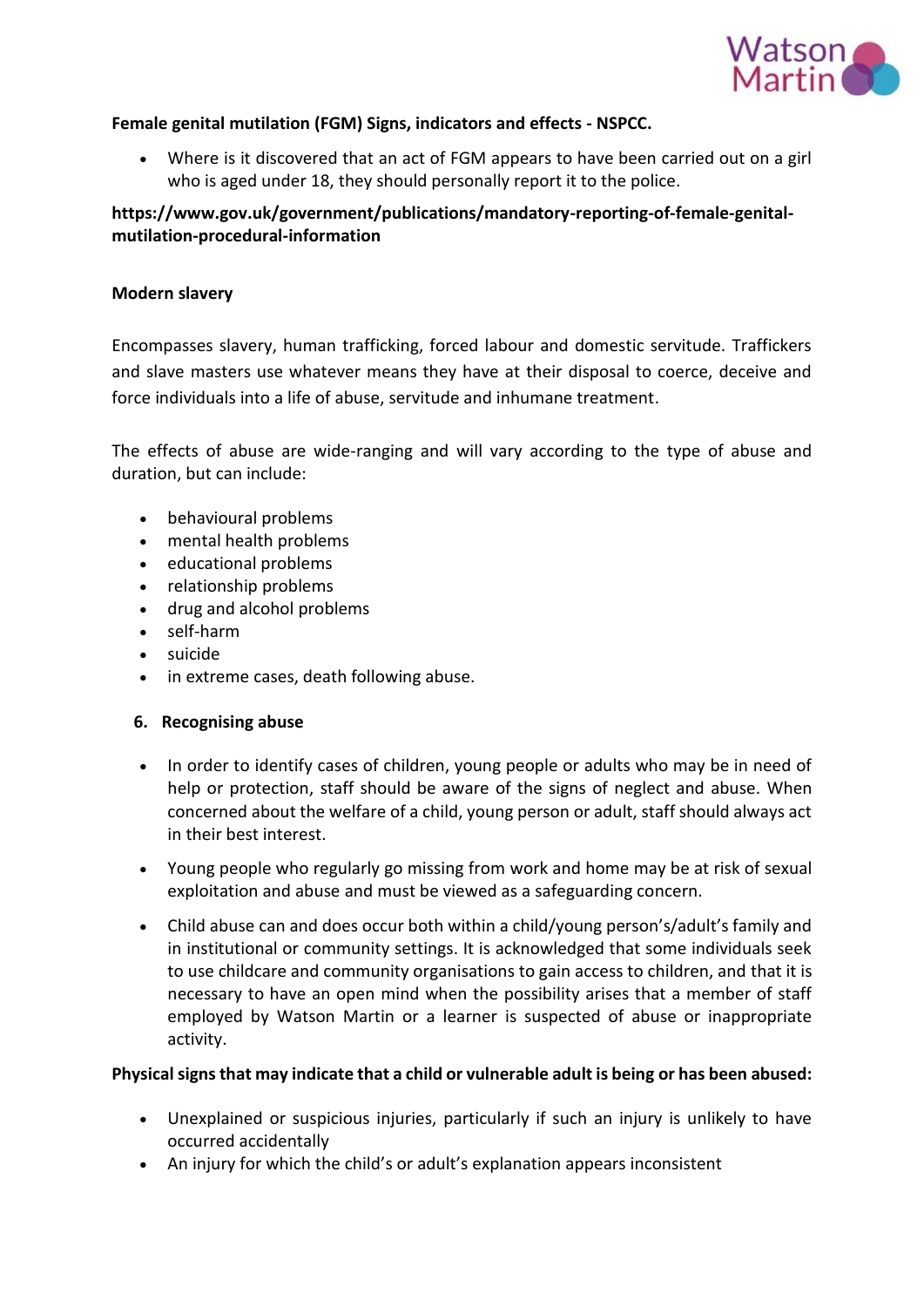

- Bruising/burns/cigarette burns/fractures which are unexplainable
- Genital injuries/infections/bleeding or discomfort
- Sudden speech disorders, delayed development, failure to grow
- Constant hunger, stealing food, frequently dirty or smelly
- Untreated medical conditions or lack of treatment for illness or injury

## **A behavioural sign that may indicate a child or adult has been abused or is being abused:**

- Inappropriate sexual awareness or sexually explicit behaviour
- The child appears distrustful of adults
- Unexplained changes in behaviour
- Concerning behaviour
- Aggressive behaviour or severe temper outburst
- Running away, not wanting to go home
- Cover up clothing to hide injuries
- Flinching when approached, fear of adults, fear of men or women
- Depression, low mood, self-harm, eating disorders
- Sexualised language, play, drawings or knowledge
- Nightmares, bed wetting
- Behaving increasingly secretively, possessing unexplained amounts of money, gifts
- Drug and alcohol abuse, suicide
- Excessive lack of confidence, need for approval, attention or affection
- Missing classes, appointments, being continually late
- Difficulty forming relationships, no friends

The recognition of abuse is not easy, and it is not the place of staff to make such a judgement. However, it is their responsibility to act on concerns in order to safeguard the welfare of the child/adult.

https://www.gov.uk/government/uploads/system/uploads/attachment\_data/file/550511/K eeping children safe in education.pdf

# **7. How to respond to signs or suspicions of abuse**

All Watson Martin staff should report any concerns to a member of the Watson Martin Safeguarding Team using the Safeguarding Reporting Form. This form should be emailed to the Designated Safeguarding Officer.

The following '5R' process MUST be followed by all Watson Martin staff:

**Recognise** the signs of abuse.

**Respond** and react accordingly

**Record** the facts of the disclosure

**Report** the disclosure to the Designated Safeguarding Officer (or Deputy Safeguarding Officer) immediately.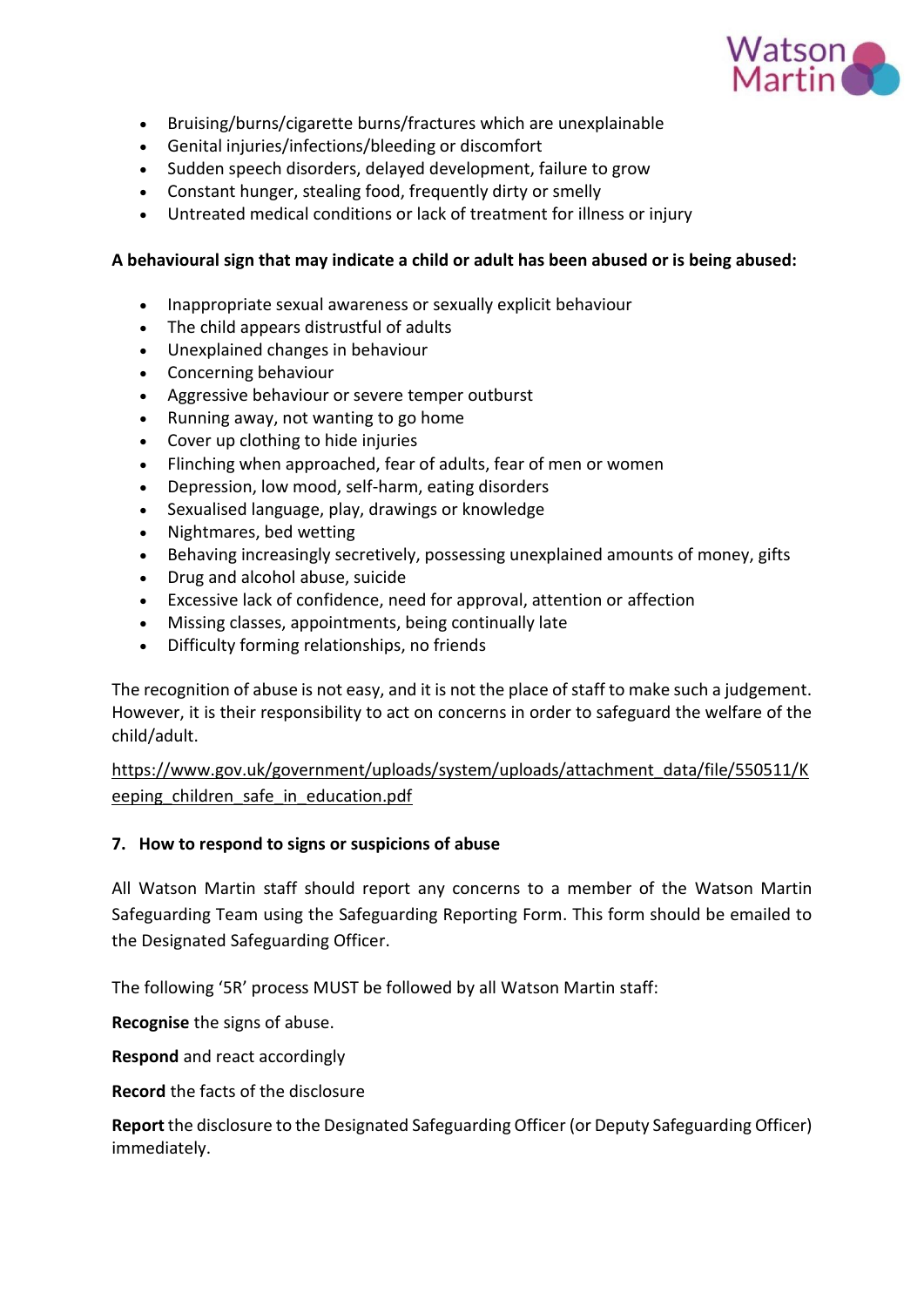

**Refer**to the emergency services or social services or through the Channel process in situations where an individual may be at risk of immediate harm – and ensure that the information is reported to the Designated Safeguarding Officer (or Deputy Safeguarding Officers) immediately.

### **How to respond to a child/young person or adult telling you about abuse**

There are some basic principles in reacting to suspicions, allegations, and/or disclosures of abuse.

### **What to do**:

- stay calm
- listen, hear and believe
- ask open ended questions for clarification only
- give the child/young person/adult time to say what they want
- reassure and explain that they have done the right thing in telling. Explain that only those people who need to know will be informed
- act immediately in accordance with the procedure in this policy
- record in writing as near as verbatim as possible what was said as soon as possible
- report to a member of the safeguarding team
- record the events in a 'safeguarding concerns report'
- consider their immediate safety

#### **What not to do:**

- do not over-react. It is extremely unlikely that the child/young person/adult is in immediate danger
- do not probe for more information, questioning the child/young person/adult may affect how their disclosure is received at a later date
- do not make assumptions, paraphrase and do not offer alternative explanations
- do not promise confidentiality to keep secrets or that everything will be ok (it might not)
- do not try to deal with it yourself
- do not make negative comments about the alleged abuser
- do not 'gossip' or disclose any information with colleagues about what has been said to you
- do not make the child/young person/adult repeat the story unnecessarily

### **8. Prevent Duty and Channel**

The Prevent policy places a duty on bodies receiving public funding to have due regard to the need to prevent people from being drawn into terrorism. It requires all staff to be alert to any reason for concern in a learner's life at home or elsewhere.

Channel is an early intervention process which will gather information as to determine whether there is a specific risk of radicalisation and whether the threat is malicious.

The local authority Prevent coordinator and the police Channel coordinator will identify the type of support required and refer to a Multi-Agency Channel Panel.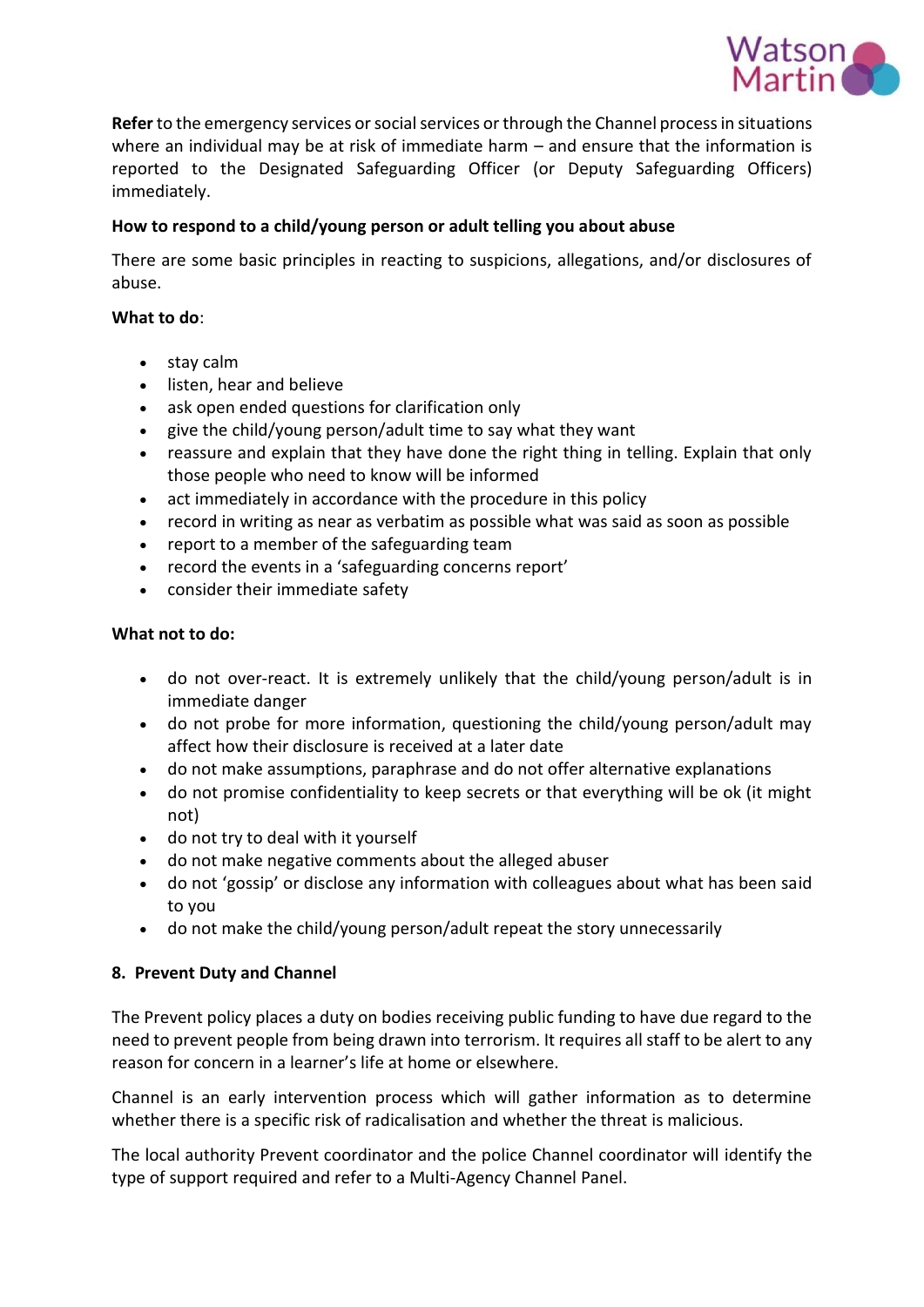

## **Contest**

Contest is the Government's Counter Terrorism Strategy. The aim of the strategy is 'to reduce the risk from international terrorism, so that people can go about their lives freely and with confidence.' CONTEST's consists of four 'P' workstreams:

- Prevent: to stop people becoming terrorists or supporting terrorism.
- Pursue: to stop terrorist attacks.
- Protect: to strengthen our protection against a terrorist attack.
- Prepare: to mitigate the impact of a terrorist attack.

## **9. IT Usage**

Information Technology (IT) plays an important role in in the everyday lives of children, young people and adult and is now an essential resource to support learning and teaching.

IT covers a number of resources including web-based and distance learning. Technologies are currently used both inside and out of the learning environment. Examples of these include websites, virtual Learning Environments (VLE), Mobile/smartphones with text, video and/or web functionality, social networking websites, chat rooms, email and instant messaging, social networking websites and video/music broadcasting.

Whilst being beneficial both in and out of the learning environment, a lot of IT, particularly web-based resources, is not consistently policed. It is therefore important that all users are aware of the range of risks that are associated with the use of these technologies and staff understand the responsibility to educate learners on e-safety issues to enable them to remain both safe and legal when using the internet.

The internet is an open communication medium that is available to everyone. Anyone can view information, send messages, discuss ideas and publish material, which makes it both an invaluable resource for education, business and social interaction, as well as a potential risk to young and vulnerable people. All internet use is recorded appropriately. However, to ensure that learners are protected against unnecessary risks, all staff must ensure learners are not accessing inappropriate material, discourage raw image searches when working with young people and observe copyright laws at all times.

### **IT Monitoring**

To aid effective safeguarding of learners Watson Martin employs the following technologies and processes:

- Internet and email monitoring solution activity is monitored and recorded in line with the relevant UK law
- Internet access is controlled through an appropriate web filtering service
- Staff and learners are made aware that email and internet activity can be monitored and explored further if required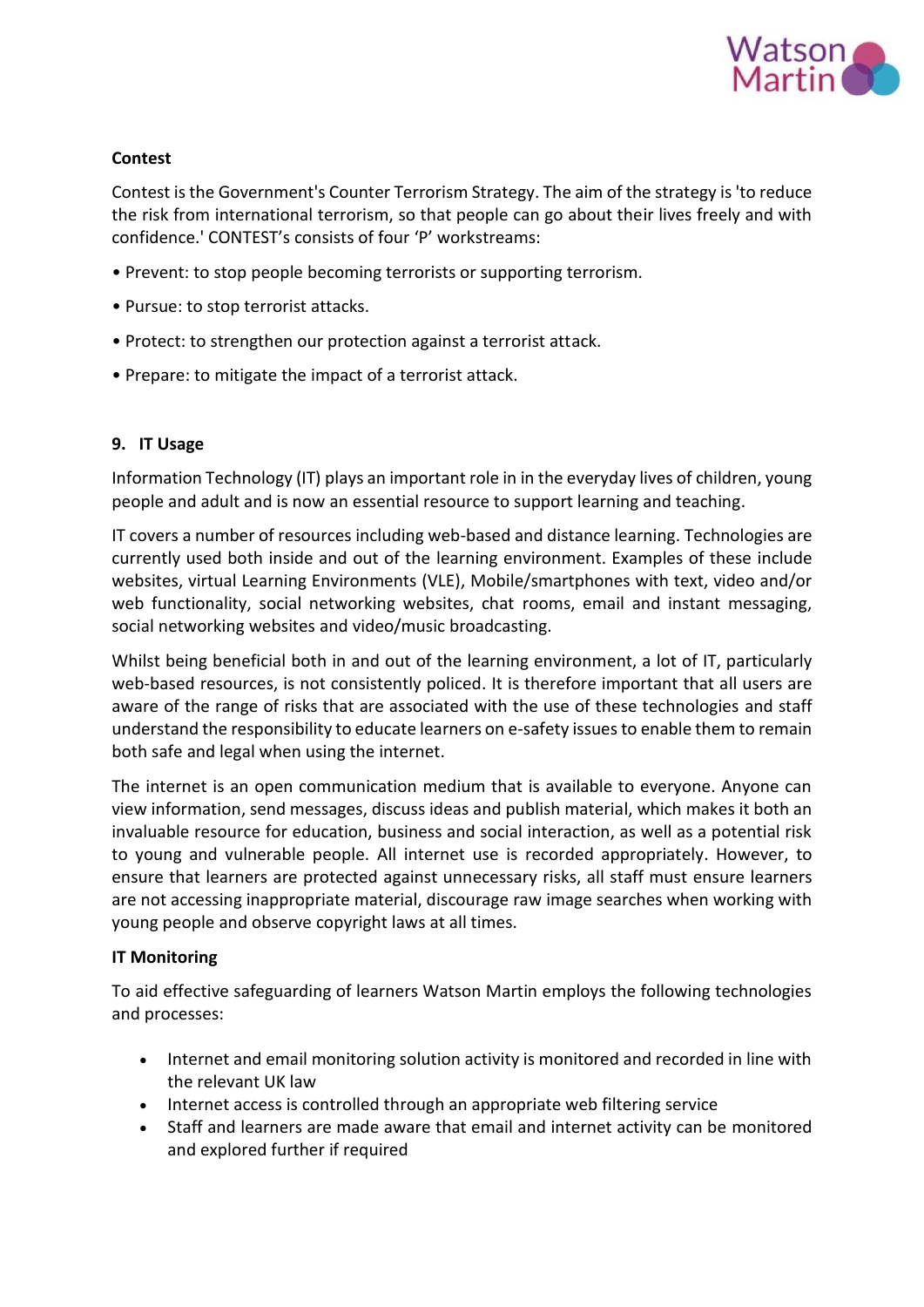

- If learners or staff discover an unsuitable site, the incident should be reported immediately to a member of staff or a member of the management team
- Learners and staff are not permitted to download programs or files on centre-based IT facilities
- If there are any issues that are related to viruses or anti-virus software, then the Reed IT Team should be informed immediately.

### **9. Referral Process**

It is the duty of anyone who works with children/young people/ adults to report and record disclosure of abuse.

It is not for staff to decide whether or not a suspicion or allegation is true. All suspicions or allegations must be taken seriously and dealt with accordingly to this procedure. If the disclosure is made by a parent/guardian/carer, you should follow the same procedure and refer them to the Designated Safeguarding Officer.

Individual staff should never deal with abuse disclosures in isolation and should always refer to a Designated Safeguarding Officer with responsibility for child/adult protection. The decision whether or not to report suspected abuse to Social Services or the Police will be made collectively by the Safeguarding Team.

No member of staff should give a learner their personal phone numbers, email address or home address or have a 'Facebook' link with a learner.

# **The Safeguarding Referral form should be completed and sent to the Designated Safeguarding Officer within 24 hours.**

### **Once a referral is made to the Designated Safeguarding Officer**

The Designated Safeguarding Officer will make an initial assessment of the allegation; consult with the staff involved and other designated staff as appropriate. This will usually involve speaking to the learner at the earliest opportunity. The first priority is to ensure that the learner is not in any immediate danger. Designated staff will seek medical attention if the learner is suffering from a serious injury.

The learner may be asked to repeat the disclosure they have made. Every effort will be made to communicate with the learner in a way that is appropriate to their age, understanding and preference. This is especially important for learners with a disability or those whose preferred language is not English.

The learner will be asked if there are younger children or any other adults who might also be at risk. However, the Designated Safeguarding Officer will avoid asking leading questions and will not attempt to investigate the allegations. A written account will be made of the disclosure and the context and the learner may be asked to sign it.

If the learner wishes to take the allegation forward, the Designated Safeguarding Officer should support the learner in contacting Social Services, the Police or the NSPCC. When a learner is not sure about taking the allegation forward, the Designated Safeguarding Officer can, without necessarily identifying the person in question, discuss concerns with Social Services or the Police, so that an informed decision can be reached.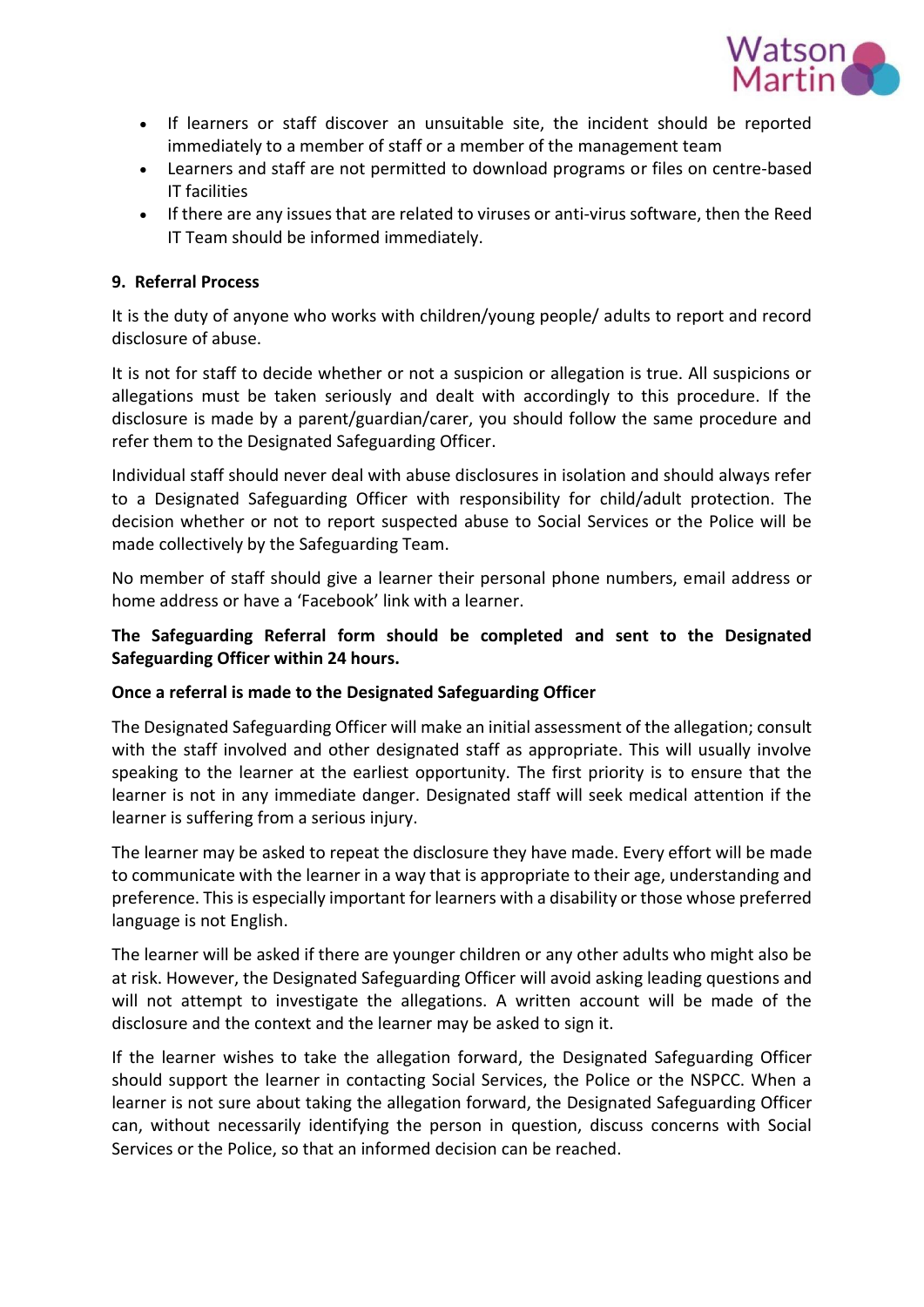

Following consultation, the Designated Safeguarding Officer ask for the learner's views, if it is clear that they can understand the significance and consequences of a referral to Social Services or the Police (or Forced Marriage Unit or Counter-Terrorism Team).

**It remains the responsibility of the Safeguarding Team to take whatever action is necessary to ensure the learner's safety and that of any other children or adults who may be at risk. This may on occasion involve a referral against the wishes of the learner involved.**

All concerns, discussions, decisions made and reasons for those decisions will be recorded. Written records will be kept confidential and in accordance with the Data Protection Act/GDPR. However, where the police are involved then such records may need to be disclosed.

At Watson Martin the Designated Safeguarding Officer will be the contact if Social Services or the Police require further information about the learner.

There may be instances where more than one member of the designated staff will be involved in a particular disclosure. On occasion, they may work collaboratively to deal with a case.

## **10. Confidentiality**

The safety and well-being of the child or adult at risk is paramount. Staff may have access to confidential information about learners in order to undertake their everyday responsibilities. In some circumstances, staff may be provided with highly sensitive or private information. They should never use confidential or personal information about a learner or his/her family for their own or others' advantage. Information must never be used to intimidate, humiliate, or embarrass a learner.

- The Designated Safeguarding Officer (or Deputy Safeguarding Officer) will disclose personal information about a learner to other employees on a need-to-know basis only.
- All staff must be aware that they have a professional responsibility to share information with other agencies in order to safeguard children/young people and adults at risk, in consultation with the Designated Safeguarding Officer (or Deputy Safeguarding Officer).
- All safeguarding records are subject to the Freedom of Information Act and the Data Protection Act. If there is any doubt as to the rights of any party to access information, Watson Martin may seek legal advice prior to releasing any information.
- All staff must be aware that they cannot promise a child, young person or adult at risk confidentiality, which might compromise the safety or well-being of the learner, or that of another.

### **11**. **Allegations of abuse made against members of Watson Martin staff or an employer.**

Any allegation made against a member of staff or another learner will be treated seriously and investigated immediately. The Designated Safeguarding Officer will report to the Directors and appropriate action will be taken to safeguard the welfare of the child, young person, adult at risk or any others who it may affect. If necessary, Children's social care and the Police may have to be notified.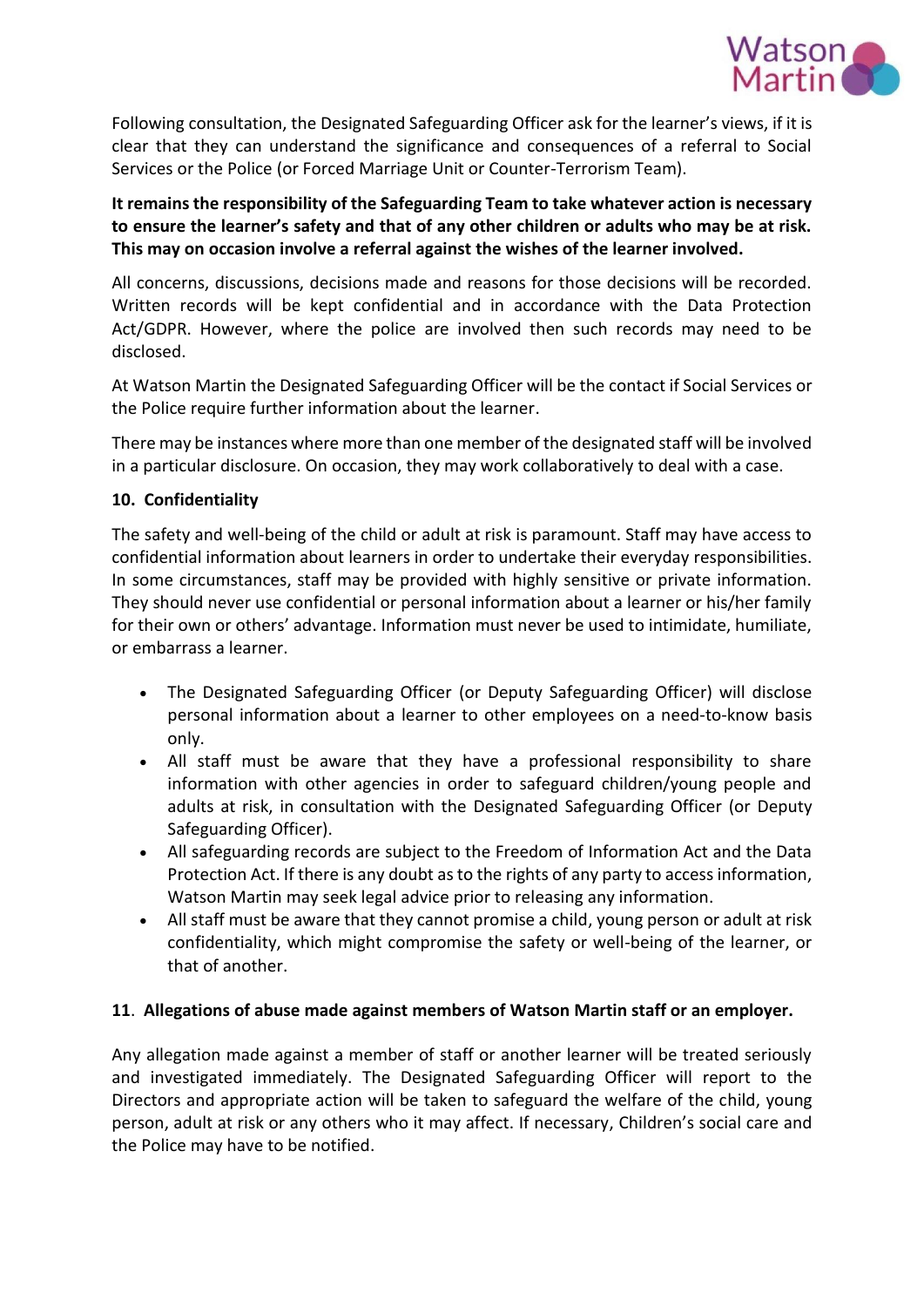

# **12. Whistleblowing**

All staff should feel able to raise concerns through the Whistleblowing procedure about poor or unsafe practice and potential failures in Watson Martin's safeguarding regime and know that such concerns will be taken seriously.

## **13. Safeguarding Contact Information**

The Designated Safeguarding Officer is Emma Taylor (07541 682964, 020 7932 2760, emma.taylo[r@watsonmartin.com\)](mailto:sharon.white@watsonmartin.com), and the Deputy Safeguarding Officer is Marissa Bryan 07813 454343, 020 7932 2760, [marissa.bryan@watsonmartin.com\).](mailto:marissa.bryan@watsonmartin.com)./) Martin Watson's Designated Safeguarding Officer is the Prevent Officer. sh

### **14. Useful External Contacts: In an emergency**

If you think a child is in immediate danger you should **call 999**

## **Key External Agencies**

## NSPCC 0808 800 5000 (**Monday to Friday 10am – 6pm** and **12pm – 4pm at the weekend)**

Jennie Fisher – Regional London Prevent Co-ordinator [-Jennie.fisher@education.gov.uk](mailto:-Jennie.fisher@education.gov.uk) - M 07880 469 588 [FE/HE Regional Prevent Co-ordinators \(preventforfeandtraining.org.uk\)](https://preventforfeandtraining.org.uk/wp-content/uploads/2020/12/HEFE-Coordiantor-network-map.pdf)

Police Child Abuse Investigation Team (CAIT) - 020 8247 6331

Watson Martin's Safeguarding and Prevent Policy is reviewed and updated annually.

Heather Watson, Director, Watson Martin Limited (August 2021)

# **Safeguarding and Prevent Notification Form (Strictly Confidential)**

This form is to be used by all Watson Martin staff to record basic information on any Prevent, safeguarding concerns, incidents, disclosures or potential risk of harm relating to a child (under 18 years), young person or adult at risk.

Once completed and checked, the form should be sent to the Designated Safeguarding Lead within 24 hours: Emma Taylor (e[mma](mailto:sharon.white@watsonmartin.com).taylor@watsonmartin.com) or Deputy Safeguarding Officer Marissa Bryan [\(marissa.bryan@watsonmartin.com\).](mailto:marissa.bryan@watsonmartin.com)./)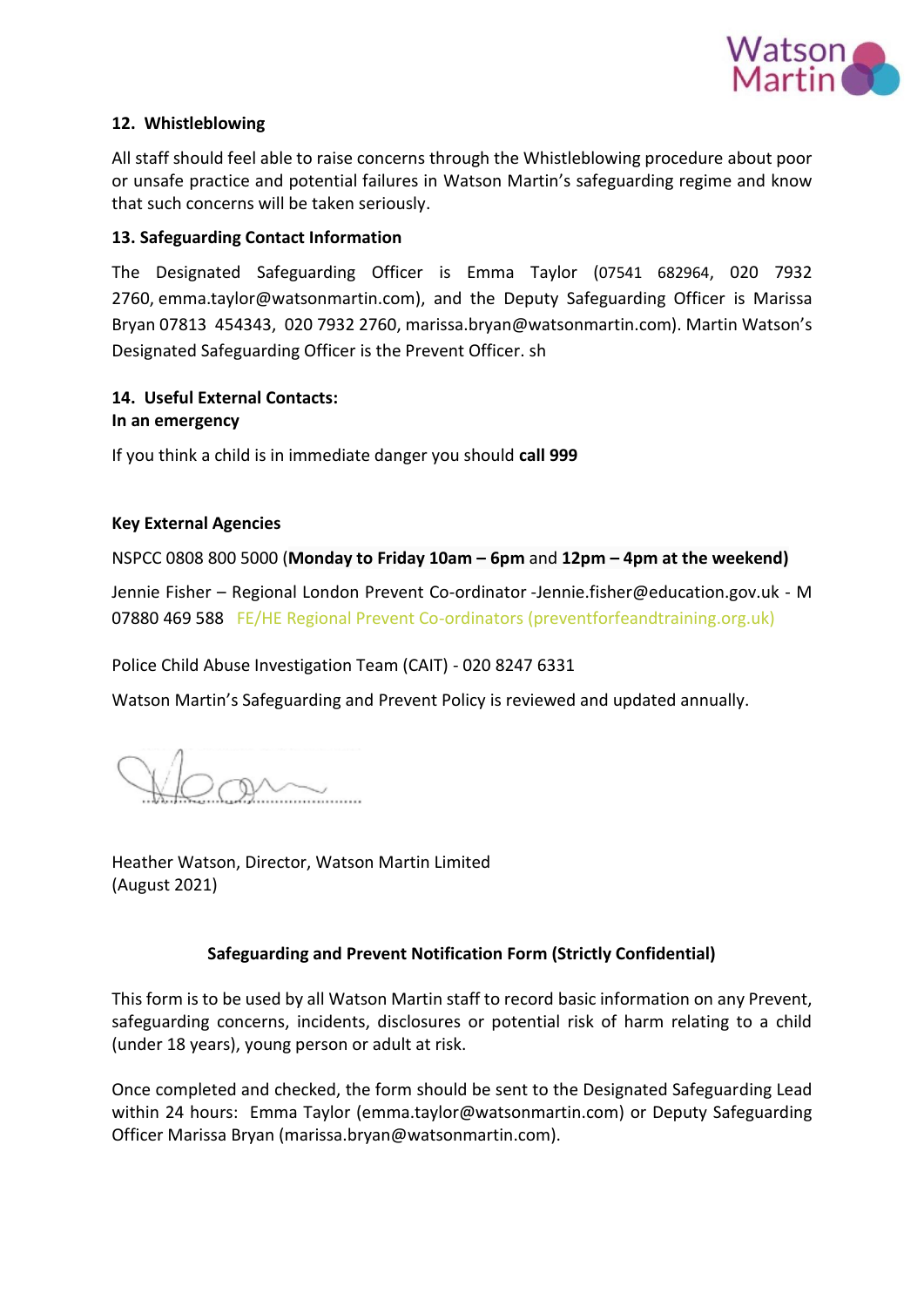

| Name of the person completing this      |                       |
|-----------------------------------------|-----------------------|
| form (YOU):                             |                       |
| Date and time of completing this form:  |                       |
| Your position or relationship to who    |                       |
| your safeguarding concern is about:     |                       |
| Your contact details - email and        |                       |
| telephone number:                       |                       |
| Name/names of person/s the              |                       |
| safeguarding concern or incident is     |                       |
| about:                                  |                       |
| DOB and age of point of referral:       |                       |
| Course / Apprenticeship Title:          |                       |
| Name of Employer (If an apprentice):    |                       |
| Is this a Prevent Incident?             | Yes:<br>No:           |
| Is this a Safeguarding Incident?        | Yes: $\square$<br>No: |
| Detail of Concern:                      |                       |
|                                         |                       |
|                                         |                       |
|                                         |                       |
|                                         |                       |
|                                         |                       |
|                                         |                       |
|                                         |                       |
|                                         |                       |
|                                         |                       |
|                                         |                       |
|                                         |                       |
|                                         |                       |
|                                         |                       |
|                                         |                       |
|                                         |                       |
|                                         |                       |
|                                         |                       |
|                                         |                       |
|                                         |                       |
|                                         |                       |
| Has the alleged victim said anything to |                       |
| you? (do not lead or investigate - Just |                       |
| record actual details)                  |                       |
|                                         |                       |
|                                         |                       |
|                                         |                       |
|                                         |                       |
|                                         |                       |
|                                         |                       |
|                                         |                       |